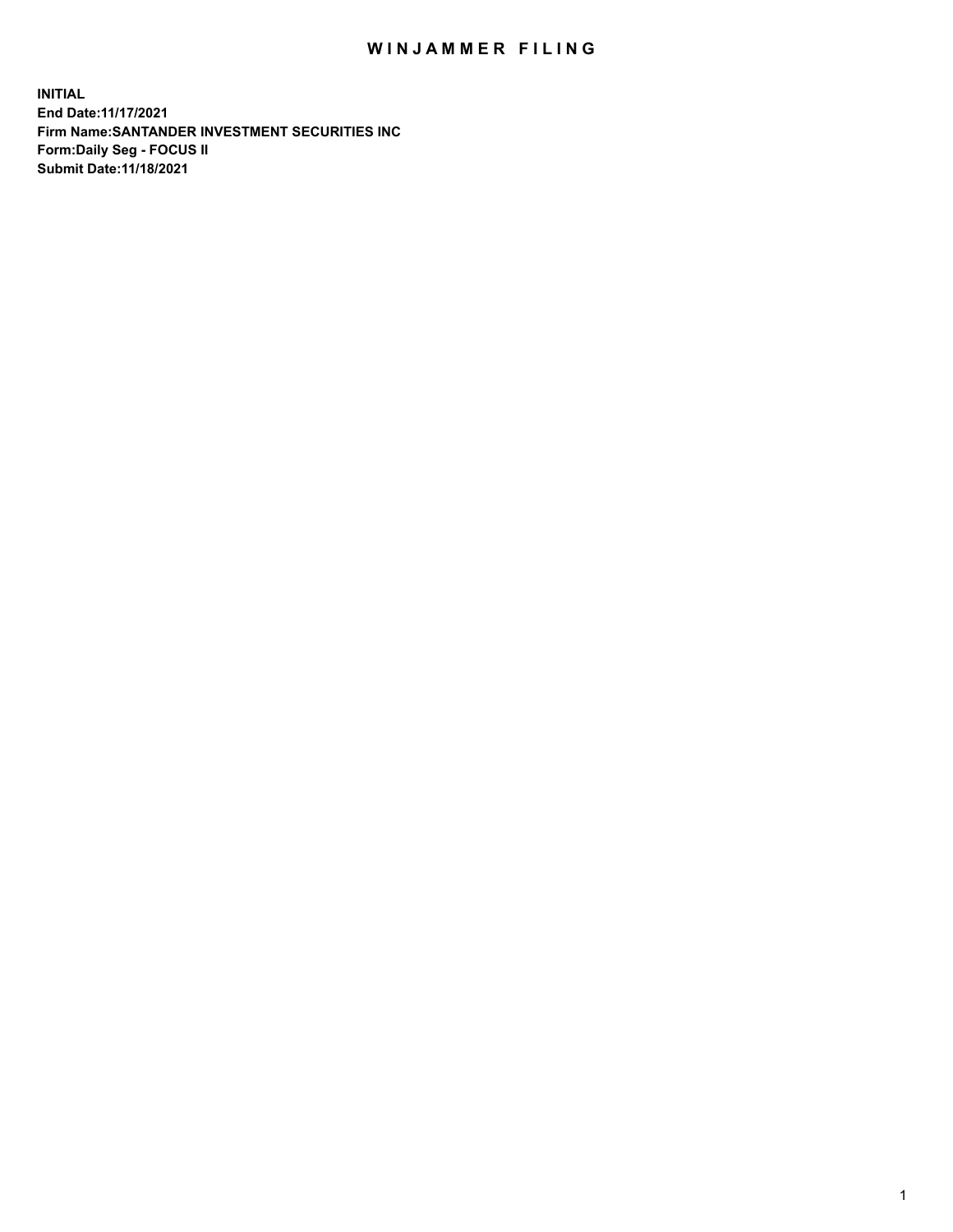**INITIAL End Date:11/17/2021 Firm Name:SANTANDER INVESTMENT SECURITIES INC Form:Daily Seg - FOCUS II Submit Date:11/18/2021 Daily Segregation - Cover Page**

| Name of Company                                                                                                                                                                                                                                                                                                                | <b>SANTANDER INVESTMENT</b>                                               |  |
|--------------------------------------------------------------------------------------------------------------------------------------------------------------------------------------------------------------------------------------------------------------------------------------------------------------------------------|---------------------------------------------------------------------------|--|
| <b>Contact Name</b>                                                                                                                                                                                                                                                                                                            | <b>SECURITIES INC</b><br><b>Richard Ro</b>                                |  |
| <b>Contact Phone Number</b>                                                                                                                                                                                                                                                                                                    | (212) 350-3662                                                            |  |
| <b>Contact Email Address</b>                                                                                                                                                                                                                                                                                                   | richard.ro@santander.us                                                   |  |
| FCM's Customer Segregated Funds Residual Interest Target (choose one):<br>a. Minimum dollar amount: ; or<br>b. Minimum percentage of customer segregated funds required:% ; or<br>c. Dollar amount range between: and; or<br>d. Percentage range of customer segregated funds required between:% and%.                         | 70,000,000<br>$\overline{\mathbf{0}}$<br>0 <sub>0</sub><br>0 <sub>0</sub> |  |
| FCM's Customer Secured Amount Funds Residual Interest Target (choose one):<br>a. Minimum dollar amount: ; or<br>b. Minimum percentage of customer secured funds required:%; or<br>c. Dollar amount range between: and; or<br>d. Percentage range of customer secured funds required between:% and%.                            | $\frac{0}{0}$<br>0 <sub>0</sub><br>0 <sub>0</sub>                         |  |
| FCM's Cleared Swaps Customer Collateral Residual Interest Target (choose one):<br>a. Minimum dollar amount: ; or<br>b. Minimum percentage of cleared swaps customer collateral required:% ; or<br>c. Dollar amount range between: and; or<br>d. Percentage range of cleared swaps customer collateral required between:% and%. | $\frac{0}{0}$<br>0 <sub>0</sub><br>0 <sub>0</sub>                         |  |

Attach supporting documents CH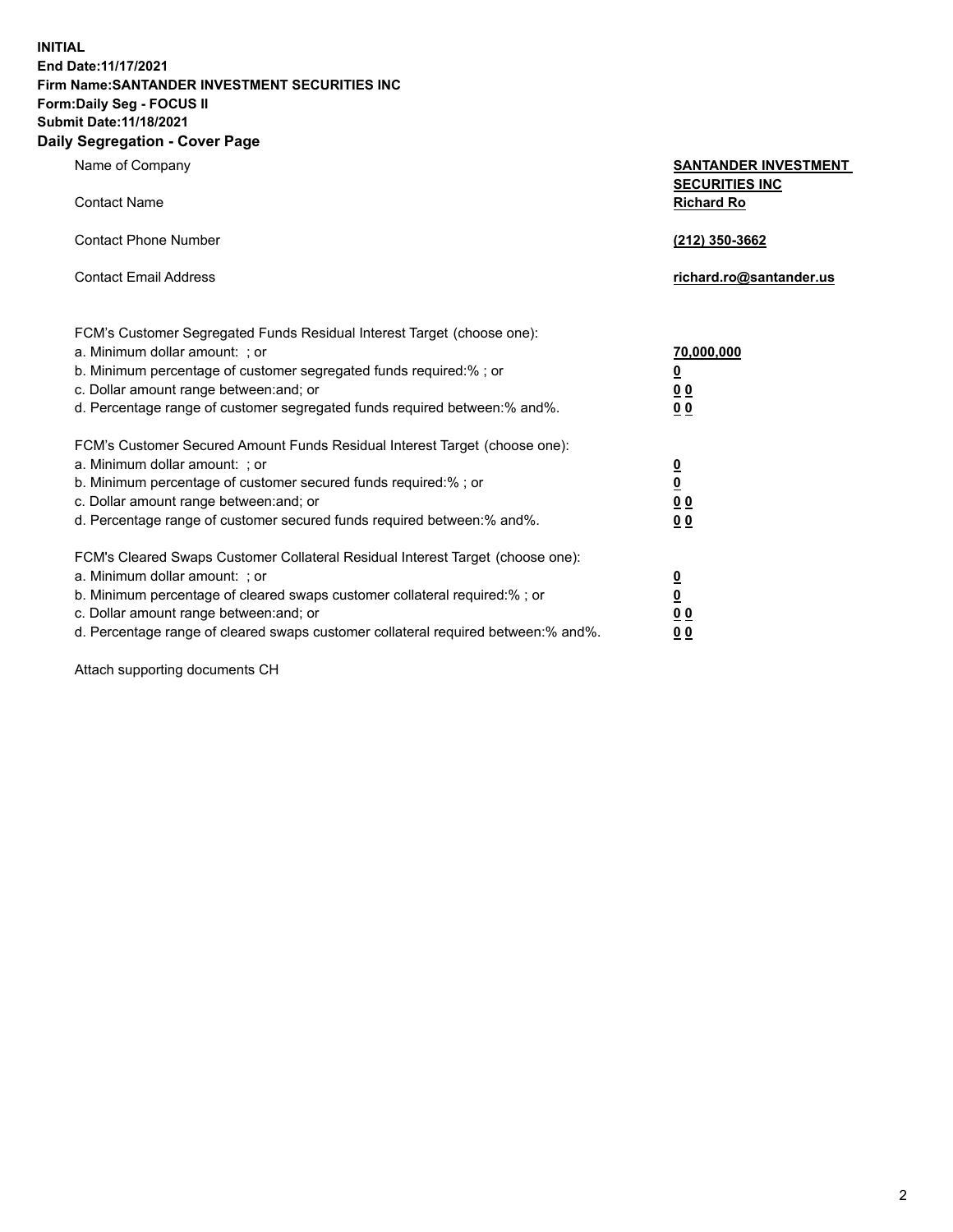## **INITIAL End Date:11/17/2021 Firm Name:SANTANDER INVESTMENT SECURITIES INC Form:Daily Seg - FOCUS II Submit Date:11/18/2021 Daily Segregation - Secured Amounts**

|     | Foreign Futures and Foreign Options Secured Amounts                                         |                   |
|-----|---------------------------------------------------------------------------------------------|-------------------|
|     | Amount required to be set aside pursuant to law, rule or regulation of a foreign            | $0$ [7305]        |
|     | government or a rule of a self-regulatory organization authorized thereunder                |                   |
| 1.  | Net ledger balance - Foreign Futures and Foreign Option Trading - All Customers             |                   |
|     | A. Cash                                                                                     | $0$ [7315]        |
|     | B. Securities (at market)                                                                   | $0$ [7317]        |
| 2.  | Net unrealized profit (loss) in open futures contracts traded on a foreign board of trade   | $0$ [7325]        |
| 3.  | Exchange traded options                                                                     |                   |
|     | a. Market value of open option contracts purchased on a foreign board of trade              | $0$ [7335]        |
|     | b. Market value of open contracts granted (sold) on a foreign board of trade                | $0$ [7337]        |
| 4.  | Net equity (deficit) (add lines 1. 2. and 3.)                                               | $0$ [7345]        |
| 5.  | Account liquidating to a deficit and account with a debit balances - gross amount           | $0$ [7351]        |
|     | Less: amount offset by customer owned securities                                            | 0 [7352] 0 [7354] |
| 6.  | Amount required to be set aside as the secured amount - Net Liquidating Equity              | $0$ [7355]        |
|     | Method (add lines 4 and 5)                                                                  |                   |
| 7.  | Greater of amount required to be set aside pursuant to foreign jurisdiction (above) or line | $0$ [7360]        |
|     | 6.                                                                                          |                   |
|     | FUNDS DEPOSITED IN SEPARATE REGULATION 30.7 ACCOUNTS                                        |                   |
| 1.  | Cash in banks                                                                               |                   |
|     | A. Banks located in the United States                                                       | $0$ [7500]        |
|     | B. Other banks qualified under Regulation 30.7                                              | 0 [7520] 0 [7530] |
| 2.  | Securities                                                                                  |                   |
|     | A. In safekeeping with banks located in the United States                                   | $0$ [7540]        |
|     | B. In safekeeping with other banks qualified under Regulation 30.7                          | 0 [7560] 0 [7570] |
| 3.  | Equities with registered futures commission merchants                                       |                   |
|     | A. Cash                                                                                     | $0$ [7580]        |
|     | <b>B.</b> Securities                                                                        | $0$ [7590]        |
|     | C. Unrealized gain (loss) on open futures contracts                                         | $0$ [7600]        |
|     | D. Value of long option contracts                                                           | $0$ [7610]        |
|     | E. Value of short option contracts                                                          | 0 [7615] 0 [7620] |
| 4.  | Amounts held by clearing organizations of foreign boards of trade                           |                   |
|     | A. Cash                                                                                     | $0$ [7640]        |
|     | <b>B.</b> Securities                                                                        | $0$ [7650]        |
|     | C. Amount due to (from) clearing organization - daily variation                             | $0$ [7660]        |
|     | D. Value of long option contracts                                                           | $0$ [7670]        |
|     | E. Value of short option contracts                                                          | 0 [7675] 0 [7680] |
| 5.  | Amounts held by members of foreign boards of trade                                          |                   |
|     | A. Cash                                                                                     | $0$ [7700]        |
|     | <b>B.</b> Securities                                                                        | $0$ [7710]        |
|     | C. Unrealized gain (loss) on open futures contracts                                         | $0$ [7720]        |
|     | D. Value of long option contracts                                                           | $0$ [7730]        |
|     | E. Value of short option contracts                                                          | 0 [7735] 0 [7740] |
| 6.  | Amounts with other depositories designated by a foreign board of trade                      | 0 [7760]          |
| 7.  | Segregated funds on hand                                                                    | $0$ [7765]        |
| 8.  | Total funds in separate section 30.7 accounts                                               | 0 [7770]          |
| 9.  | Excess (deficiency) Set Aside for Secured Amount (subtract line 7 Secured Statement         | $0$ [7380]        |
|     | Page 1 from Line 8)                                                                         |                   |
| 10. | Management Target Amount for Excess funds in separate section 30.7 accounts                 | $0$ [7780]        |
| 11. | Excess (deficiency) funds in separate 30.7 accounts over (under) Management Target          | $0$ [7785]        |
|     |                                                                                             |                   |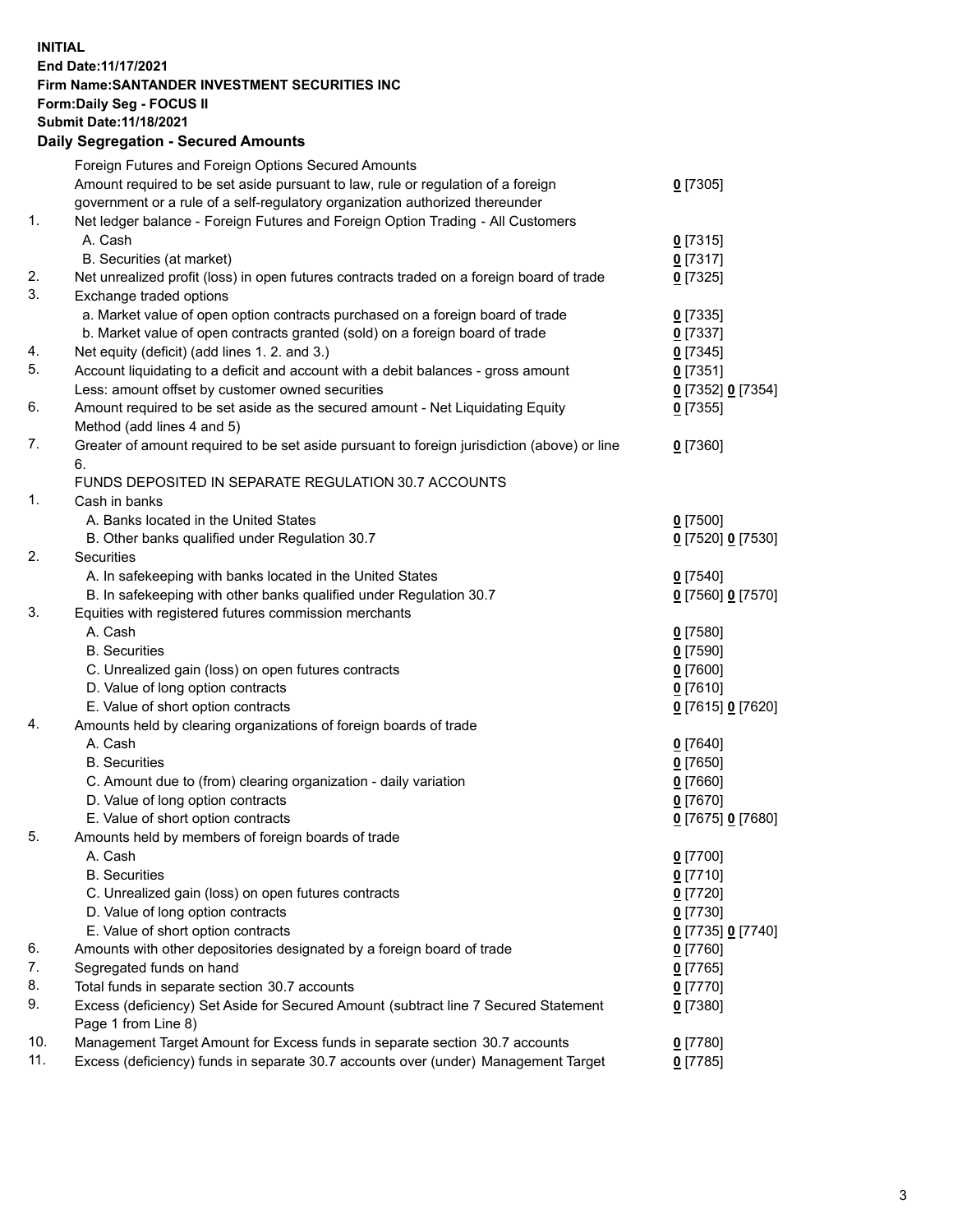| <b>INITIAL</b> |                                                                                     |                      |
|----------------|-------------------------------------------------------------------------------------|----------------------|
|                | End Date: 11/17/2021                                                                |                      |
|                | Firm Name: SANTANDER INVESTMENT SECURITIES INC                                      |                      |
|                | Form: Daily Seg - FOCUS II                                                          |                      |
|                | <b>Submit Date: 11/18/2021</b>                                                      |                      |
|                | Daily Segregation - Segregation Statement                                           |                      |
|                | SEGREGATION REQUIREMENTS(Section 4d(2) of the CEAct)                                |                      |
| 1.             | Net ledger balance                                                                  |                      |
|                | A. Cash                                                                             | 1,978,690,960 [7010] |
|                | B. Securities (at market)                                                           | $0$ [7020]           |
| 2.             | Net unrealized profit (loss) in open futures contracts traded on a contract market  | 11,937,406 [7030]    |
| 3.             | Exchange traded options                                                             |                      |
|                | A. Add market value of open option contracts purchased on a contract market         | 33,630,811 [7032]    |
|                | B. Deduct market value of open option contracts granted (sold) on a contract market | -32,716,917 [7033]   |
| 4.             | Net equity (deficit) (add lines 1, 2 and 3)                                         | 1,991,542,260 [7040] |
| 5.             | Accounts liquidating to a deficit and accounts with                                 |                      |
|                | debit balances - gross amount                                                       | $0$ [7045]           |
|                | Less: amount offset by customer securities                                          | 0 [7047] 0 [7050]    |
| 6.             | Amount required to be segregated (add lines 4 and 5)                                | 1,991,542,260 [7060] |
|                | FUNDS IN SEGREGATED ACCOUNTS                                                        |                      |
| 7.             | Deposited in segregated funds bank accounts                                         |                      |
|                | A. Cash                                                                             | 201,318,098 [7070]   |
|                | B. Securities representing investments of customers' funds (at market)              | $0$ [7080]           |
|                | C. Securities held for particular customers or option customers in lieu of cash (at | $0$ [7090]           |
|                | market)                                                                             |                      |
| 8.             | Margins on deposit with derivatives clearing organizations of contract markets      |                      |
|                | A. Cash                                                                             | 1,886,988,980 [7100] |
|                | B. Securities representing investments of customers' funds (at market)              | $0$ [7110]           |
|                | C. Securities held for particular customers or option customers in lieu of cash (at | $0$ [7120]           |
|                | market)                                                                             |                      |
| 9.             | Net settlement from (to) derivatives clearing organizations of contract markets     | -26,066,814 [7130]   |
| 10.            | Exchange traded options                                                             |                      |
|                | A. Value of open long option contracts                                              | 33,630,811 [7132]    |
|                | B. Value of open short option contracts                                             | -32,716,917 [7133]   |
| 11.            | Net equities with other FCMs                                                        |                      |
|                | A. Net liquidating equity                                                           | $0$ [7140]           |
|                | B. Securities representing investments of customers' funds (at market)              | $0$ [7160]           |
|                | C. Securities held for particular customers or option customers in lieu of cash (at | $0$ [7170]           |
|                | market)                                                                             |                      |
| 12.            | Segregated funds on hand                                                            | $0$ [7150]           |
| 13.            | Total amount in segregation (add lines 7 through 12)                                | 2,063,154,158 [7180] |
| 14.            | Excess (deficiency) funds in segregation (subtract line 6 from line 13)             | 71,611,898 [7190]    |
| 15.            | Management Target Amount for Excess funds in segregation                            | 70,000,000 [7194]    |
| 16.            | Excess (deficiency) funds in segregation over (under) Management Target Amount      | 1,611,898 [7198]     |
|                | Excess                                                                              |                      |